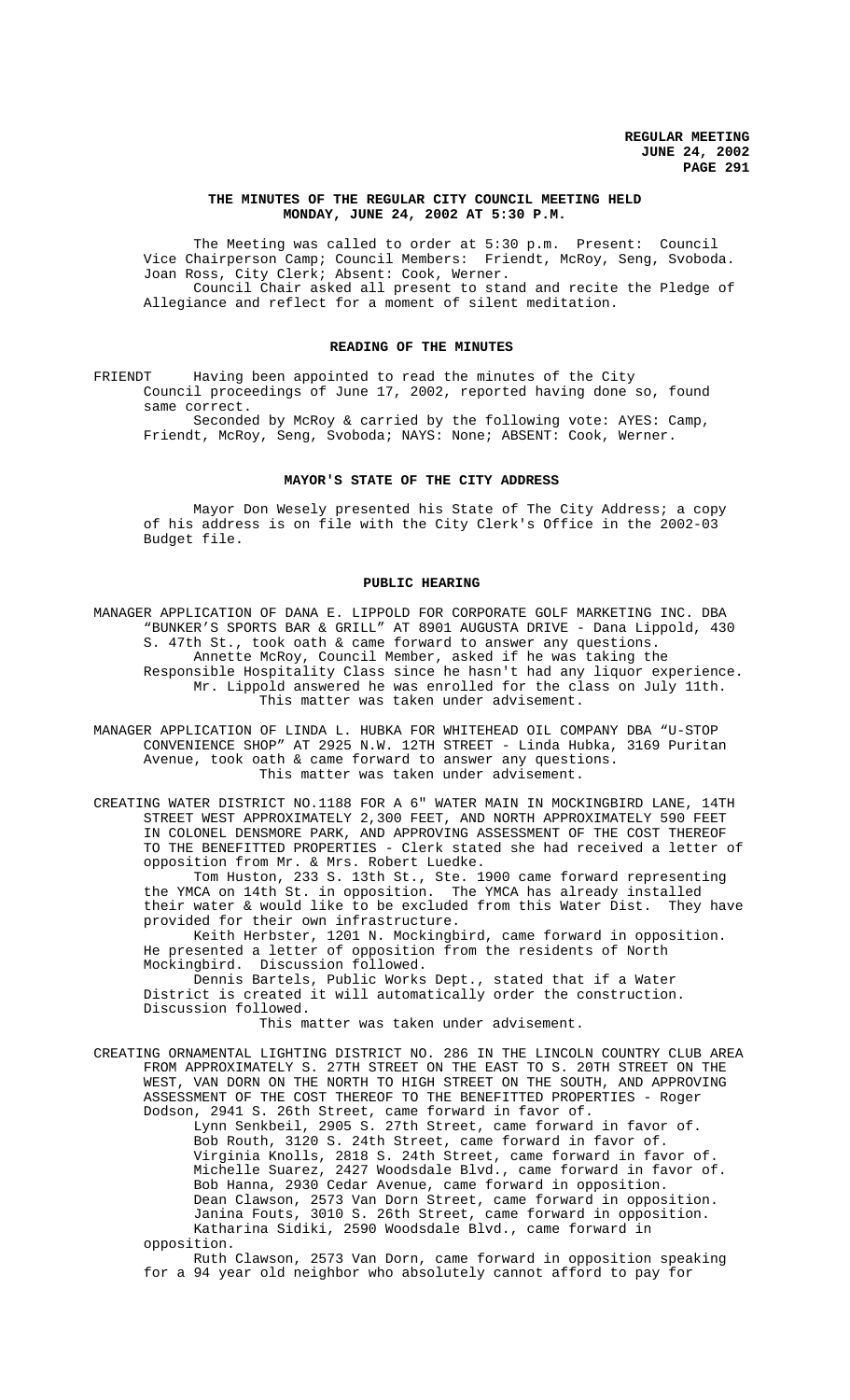ornamental lighting. Tom Tallman, 2330 Woodsdale Blvd., came forward in opposition if the number of lights would be cut down from 10 to 5. If 10 ornamental lights were put in then he would be in favor of it. Roger Bacon, 3211 Summit Blvd., came forward representing the Board of Directors of the Country Club who are asking to be excluded from this ornamental lighting district. They are in opposition to this district. Discussion followed. Heidi Burklund, 2936 S. 25th Street, came forward in opposition. Discussion followed. Jon Camp, Council Chair, asked how much the assessment for a 50' frontage would be. Elmer Cole, Public Works Dept., stated it would cost \$1,160 to \$1,200 per property, based on 201 home assessment. Glenn Friendt, Council Member, asked if families who need income assistance can qualify through the CDBG funds. Mr. Cole answered that it does not apply to ornamental lighting districts. It applies strictly to paving districts and paving units that come forward. Tim Aschoff, 130-132 S. 13th St., Suite 300, came forward representing Duane & Phyllis Acklie and Todd Duncan who are in opposition. Discussion followed. Annette McRoy asked if the City would be receiving a credit of \$27,000 to \$30,000 from LES. Mr. Cole said yes it would be based on the existing poles taken down & replaced. Mr. Camp asked over how many years will the assessment to the property owners be amortized. Mr. Cole answered it will be over 5 years & the interest rate will be the current rate of 7.5%. Mr. Camp stated there will be no City participation in this other than the LES credit. This matter was taken under advisement. TOOK BREAK 7:26 P.M. RECONVENED 7:49 P.M. APPROVING A SUBLEASE AGREEMENT BETWEEN THE CITY OF LINCOLN AND DAS/STATE BUILDING DIVISION ON BEHALF OF NEBRASKA WORKFORCE DEVELOPMENT, DEPARTMENT OF LABOR, FOR PROVIDING JOB TRAINING AND EMPLOYMENT SERVICES UNDER THE WORKFORCE INVESTMENT ACT; APPROVING A SUBLEASE AGREEMENT BETWEEN THE CITY OF LINCOLN AND DYNAMIC EDUCATION SYSTEMS, INC. FOR PROVIDING JOB TRAINING AND EMPLOYMENT SERVICES UNDER THE WORKFORCE INVESTMENT ACT; APPROVING A SUBLEASE AGREEMENT BETWEEN THE CITY OF LINCOLN AND INDIAN CENTER, INC. FOR PROVIDING JOB TRAINING AND EMPLOYMENT SERVICES UNDER THE

WORKFORCE INVESTMENT ACT - Marc Wullschleger, Urban Development Director, stated One Stop Operator leases from Golds Galleria and in turn leases out to others for exactly what they are charged. Department of Labor is the biggest tenant. Starting 8/1/02 the lease will go up from \$11.25 to \$11.50 per square foot to include janitorial. Mr. Friendt asked if it was a requirement that we pass on what

Golds Galleria charges us.

Mr. Wullschelger stated no it is not, but when we leased from the State they passed on only what they paid so we're reciprocating & some of the other organizations really don't have much money. This matter was taken under advisement.

APPROVING A LEASE AGREEMENT BETWEEN THE CITY, THE COUNTY, AND THE PUBLIC BUILDING COMMISSION FOR PARKING FACILITIES AND APPROVING THE ISSUANCE OF BONDS BY THE COMMISSION IN AN AMOUNT NOT TO EXCEED \$11,000,000 FOR THE PURPOSE OF REFUNDING CERTAIN OUTSTANDING BONDS OF THE COMMISSION AND PAYING THE COSTS OF SUCH PARKING FACILITIES - CITY CLERK stated that the Finance Director and the Bond Counsel has asked for a continuance of the Public Hearing to 7/8/02 and to have action on 7/15/02.

Mr. Friendt moved to continue public hearing & to have action on 7/15/02.

Seconded by Seng & carried by the following vote: AYES: Camp, Friendt, McRoy, Seng, Svoboda; NAYS: None; ABSENT: Cook, Werner. This matter was taken under advisement.

APPROVING A TRANSFER OF APPROPRIATIONS WITHIN THE CAPITAL IMPROVEMENT PROGRAM FOR VARIOUS PARKS & RECREATIONS DEPT. PROJECTS - Lynn Johnson, Parks & Recreation Director, stated that \$85,000 will come from Keno funds for existing projects. This will be used to fund the upgrading of site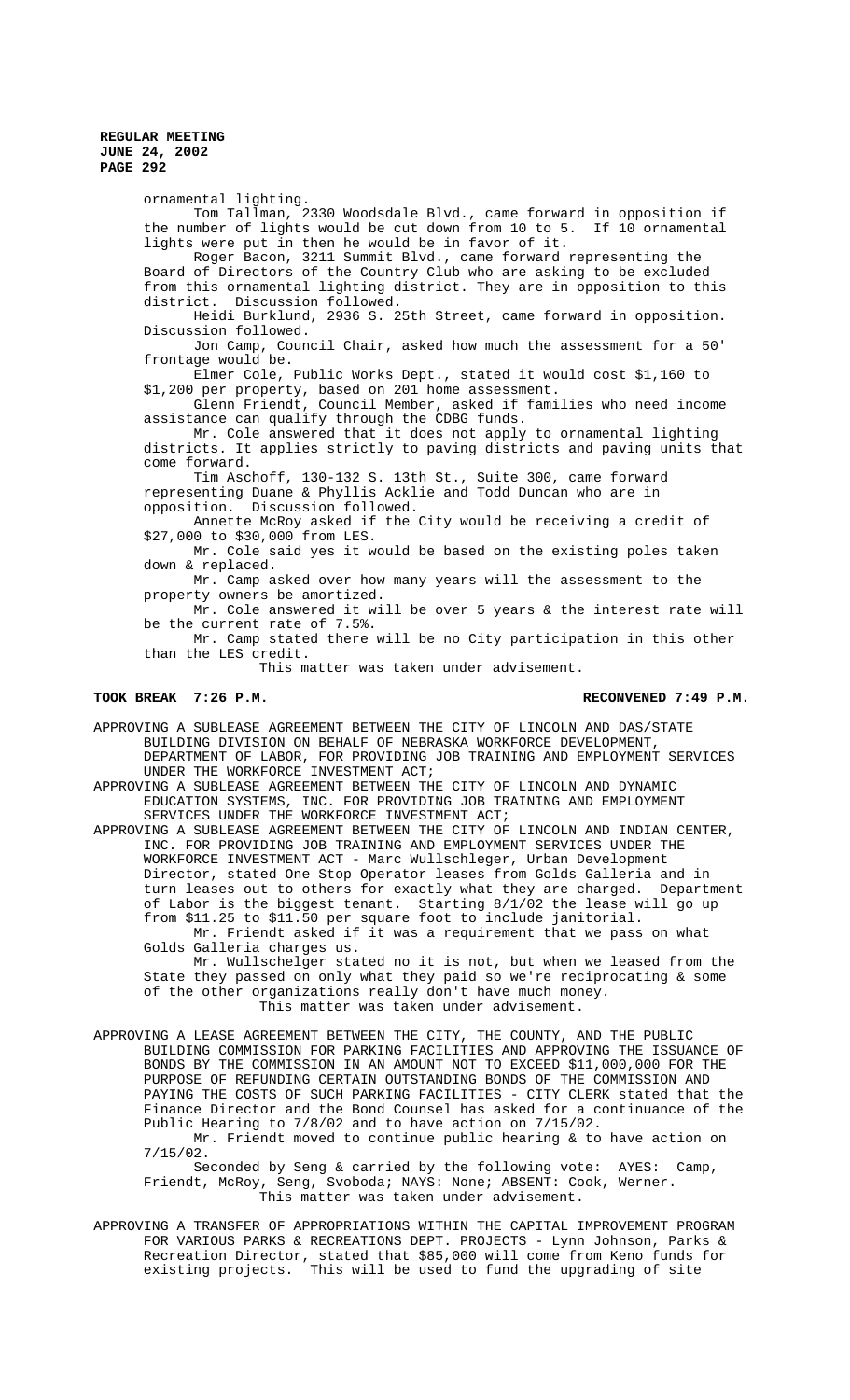utilities to Holmes Golf Course. Eventually the club house will be remodeled or replaced so would go ahead and put in utilities to adequately support a new facility in the future. Also, the allocations of a gift from Alice Nielsen of \$72,000 of which the majority was used for the new parking lot at 12th & F Street to serve the F Street Rec Center and the remainder will be used for acquisition of a lot that abuts Peach Park, demolition of a house at a new park site acquired at 43rd & Y Street and demolition of a house & garage at a new park site donated at 98th & Adams.

This matter was taken under advisement.

#### **MISCELLANEOUS BUSINESS**

Scott LeFebre, 2610 W. M Court, Executive Director of Developmental Services of Nebraska, came forward to state he felt the Lincoln Zoning ordinances are in violation of the Fair Housing Act & Individuals with Disabilities. He is mostly concerned about the distance requirements and the bias against the placement of group homes versus student housing.

This matter was taken under advisement.

Craig Groat, 4935 Huntington Ave., came forward to express his opinion about the City Council's lack of adopting a Code of Ethics and to request a committee be set up to establish these code of ethics. Dana Roper, City Attorney, came forward to read from Charter of

Lincoln. He stated that he believes the Law Dept. can defend this Charter as being in compliance with the code of ethics.

Glenn Friendt, Council Member, asked if the Council could make the change.

Mr. Roper answered that it would have to be in the form of an Ordinance.

This matter was taken under advisement.

## **\*\* END OF PUBLIC HEARING \*\***

# **COUNCIL ACTION**

#### **LIQUOR RESOLUTIONS**

MANAGER APPLICATION OF DANA E. LIPPOLD FOR CORPORATE GOLF MARKETING INC. DBA "BUNKER'S SPORTS BAR & GRILL" AT 8901 AUGUSTA DRIVE - CLERK read the following resolution, introduced by Ken Svoboda, who moved its adoption for approval:<br>A-81557 WHEREAS

WHEREAS, Corporate Golf Marketing Inc. dba "Bunker's Sports Bar & Grill" located at 8901 Augusta Drive, Lincoln, Nebraska has been approved for a Retail Class "C" liquor license, and now requests that

Dana E. Lippold be named manager; WHEREAS, Dana E. Lippold appears to be a fit and proper person to

manage said business. NOW, THEREFORE, BE IT RESOLVED by the City Council of the City of

Lincoln, Nebraska:

That after hearing duly had as required by law, consideration of the facts of this application, the Nebraska Liquor Control Act, and the pertinent City ordinances, the City Council recommends that Dana E. Lippold be approved as manager of this business for said licensee. The City Clerk is directed to transmit a copy of this resolution to the Nebraska Liquor Control Commission.

Introduced by Ken Svoboda Seconded by Seng & carried by the following vote: AYES: Camp, Friendt, McRoy, Seng, Svoboda; NAYS: None; ABSENT: Cook, Werner.

MANAGER APPLICATION OF LINDA L. HUBKA FOR WHITEHEAD OIL COMPANY DBA "U-STOP CONVENIENCE SHOP" AT 2925 N.W. 12TH STREET - CLERK read the following resolution, introduced by Ken Svoboda, who moved its adoption for approval:<br>A-81558 WHEI

WHEREAS, Whitehead Oil Company dba "U-Stop Convenience Shop" located at 2925 N.W. 12th Street, Lincoln, Nebraska has been approved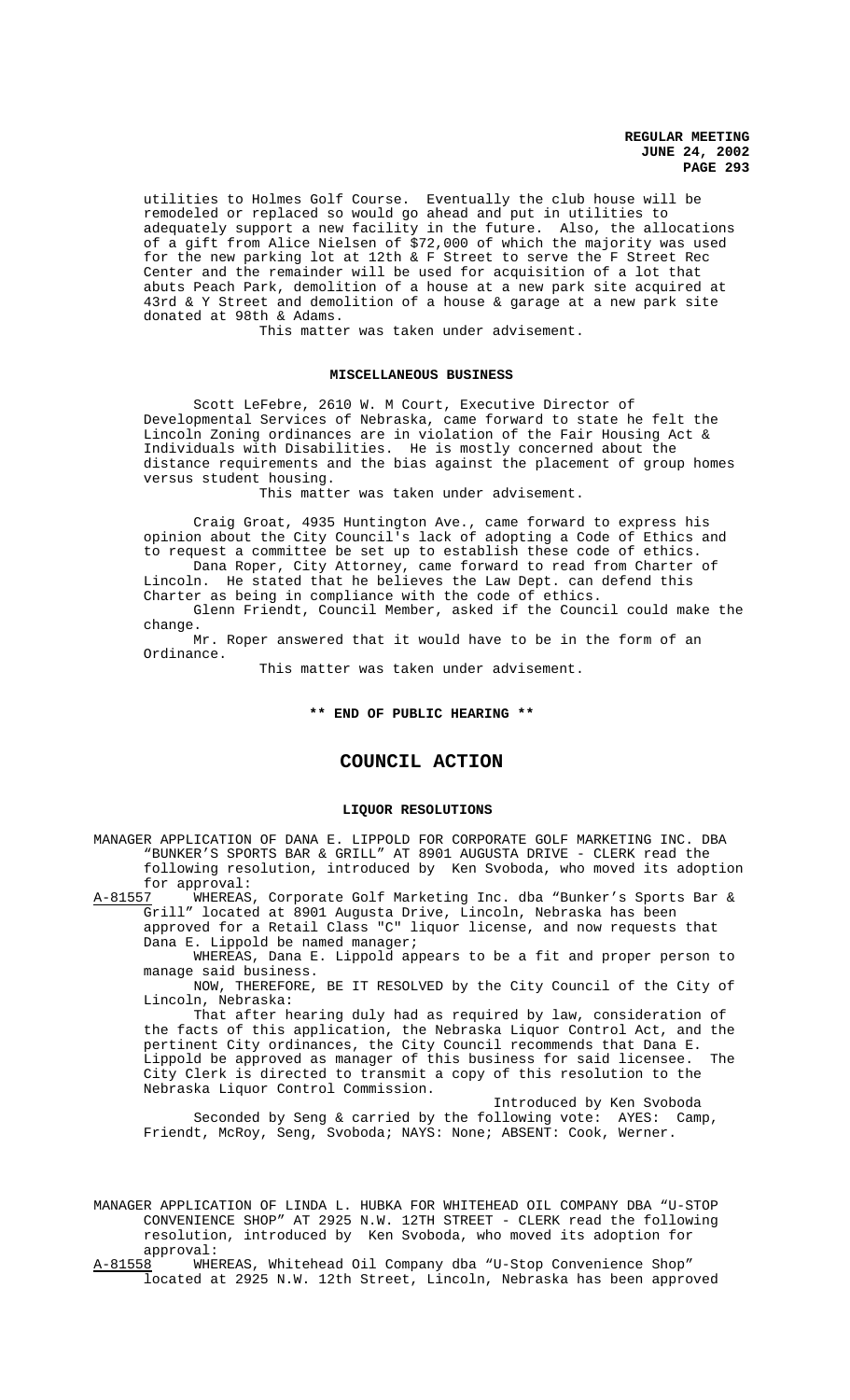> for a Retail Class "D" liquor license, and now requests that Linda L. Hubka be named manager;

WHEREAS, Linda L. Hubka appears to be a fit and proper person to manage said business.

NOW, THEREFORE, BE IT RESOLVED by the City Council of the City of Lincoln, Nebraska:

That after hearing duly had as required by law, consideration of the facts of this application, the Nebraska Liquor Control Act, and the pertinent City ordinances, the City Council recommends that Linda L. Hubka be approved as manager of this business for said licensee. City Clerk is directed to transmit a copy of this resolution to the Nebraska Liquor Control Commission.

Introduced by Ken Svoboda Seconded by Seng & carried by the following vote: AYES: Camp, Friendt, McRoy, Seng, Svoboda; NAYS: None; ABSENT: Cook, Werner.

APPLICATION OF EMPYREAN BREWING CO. DBA "LAZLO'S" FOR A SPECIAL DESIGNATED LIQUOR LICENSE TO COVER AN AREA MEASURING APPROXIMATELY 385 FEET BY 155 FEET IN 14TH STREET FROM O TO P STREETS ON JULY 5, 2002 FROM 4:00 P.M. TO 1:00 A.M. AND ON JULY 6, 2002 FROM 11:00 A.M. TO 1:00 A.M. - CLERK read the following resolution, introduced by Ken Svoboda, who moved its adoption for approval:<br>A-81559 BE IT RESOLVED b

BE IT RESOLVED by the City Council of the City of Lincoln, Nebraska:

That after hearing duly had as required by law, consideration of the facts of this application, the Nebraska Liquor Control Act, and the pertinent City ordinances, the City Council recommends that the application of Empyrean Brewing Co. dba "Lazlo's" for a Special Designated License to cover an area measuring approximately 385 feet by 155 feet in 14th Street from O to P Streets, Lincoln, Nebraska, on July, 5, 2002, between the hours of 4:00 p.m. and 1:00 a.m., and on July 6, 2002, between the hours of 11:00 a.m. to 1:00 a.m., be approved with the condition that the premise complies in every respect with all City and State regulations and with the following requirements:<br>1. Identification to be checked, wristbands r

- Identification to be checked, wristbands required on all
	- parties wishing to consume alcohol.
	- 2. Adequate security shall be provided for the event.<br>3. The area requested for the permit shall be separat
	- The area requested for the permit shall be separated from the public by a fence or other means.

4. Responsible alcohol service practices shall be followed. BE IT FURTHER RESOLVED the City Clerk is directed to transmit a

copy of this resolution to the Nebraska Liquor Control Commission. Introduced by Ken Svoboda

Seconded by Seng & carried by the following vote: AYES: Camp, Friendt, McRoy, Seng, Svoboda; NAYS: None; ABSENT: Cook, Werner.

## **ORDINANCES - 2ND READING**

- CREATING WATER DISTRICT NO. 1188 FOR A 6" WATER MAIN IN MOCKINGBIRD LANE, 14TH STREET WEST APPROXIMATELY 2,300 FEET, AND NORTH APPROXIMATELY 590 FEET IN COLONEL DENSMORE PARK, AND APPROVING ASSESSMENT OF THE COST THEREOF TO THE BENEFITTED PROPERTIES - CLERK read an ordinance, introduced by Ken Svoboda, creating Water District No. 1188 for a 6" water main in Mockingbird Lane, 14th Street west Approx. 2,300 feet, and north approx. 590 feet in Colonel Densmore Park, and approving assessment of the cost thereof to the benefitted properties, the second time.
- CREATING ALLEY PAVING DISTRICT NO. 362 IN THE NORTH/SOUTH ALLEY FROM 54TH STREET TO 56TH STREET, CLEVELAND TO ADAMS STREETS, AND APPROVING ASSESSMENT OF THE COST THEREOF TO THE BENEFITTED PROPERTIES - CLERK read an ordinance, introduced by Ken Svoboda, creating an Alley Paving District No. 362 in the North/South alley from 54th Street to 56th Street, Cleveland to Adams Streets, and approving assessment of the cost thereof to the benefitted properties, the second time.
- CREATING ORNAMENTAL LIGHTING DISTRICT NO. 286 IN THE LINCOLN COUNTRY CLUB AREA FROM APPROXIMATELY S. 27TH STREET ON THE EAST TO S. 20TH STREET ON THE WEST, VAN DORN ON THE NORTH TO HIGH STREET ON THE SOUTH, AND APPROVING ASSESSMENT OF THE COST THEREOF TO THE BENEFITTED PROPERTIES - CLERK read an ordinance, introduced by Ken Svoboda, creating Ornamental Lighting District No. 286 in the Lincoln Country Club area from approx. S. 27th Street on the east to S. 20th Street on the West, Van Dorn on the north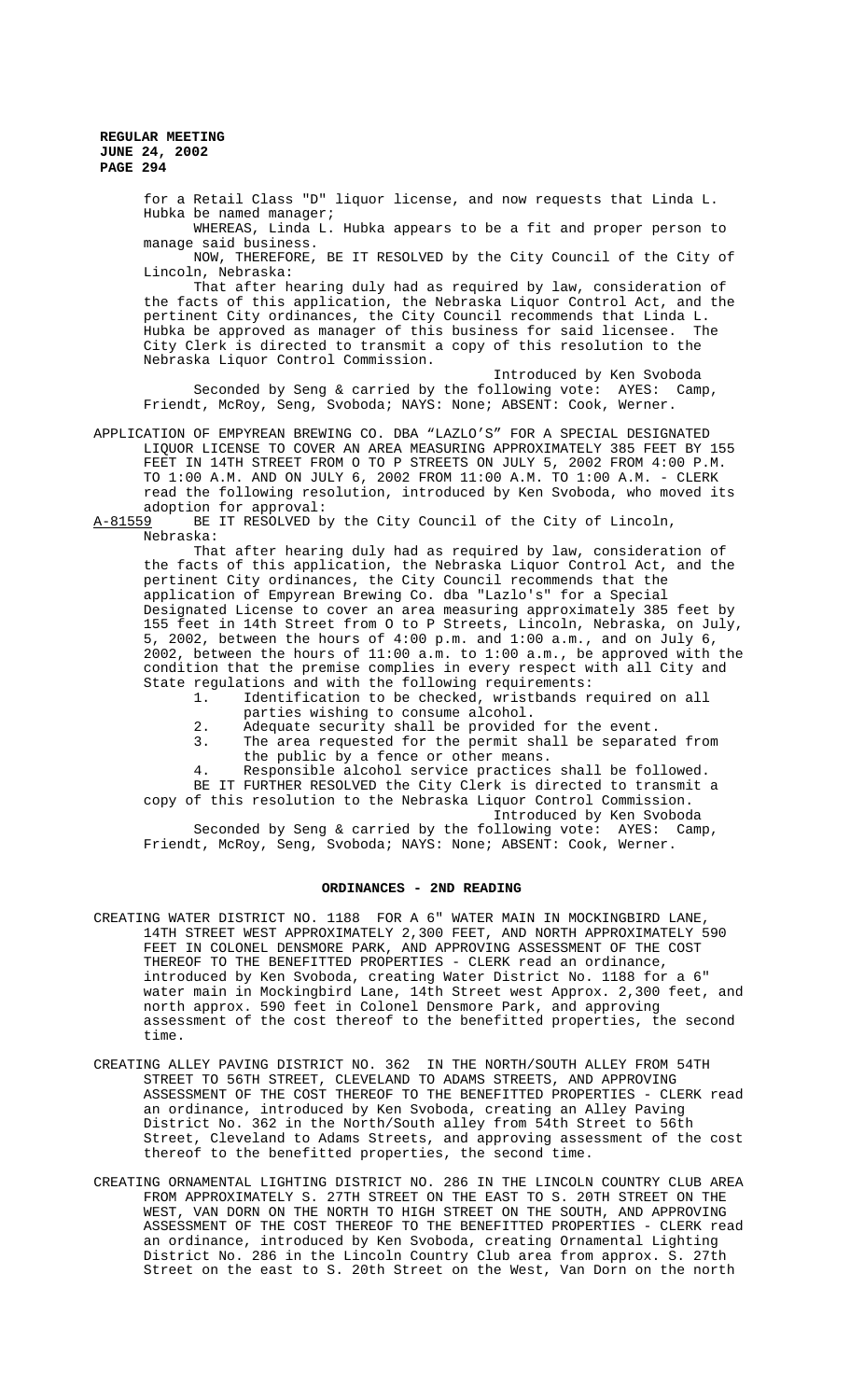to High Street on the South, and approving assessment of the cost thereof to the benefitted properties, the second time.

- VACATING A PORTION OF NORTH 67TH STREET BETWEEN THE NORTH LINE OF SEWARD AVENUE AND A POINT LOCATED 150.0 FEET NORTH THEREOF - CLERK read an ordinance, introduced by Ken Svoboda, vacating a portion of north 67th Street between the north line of Seward Avenue and a point located 150.0 feet north thereof, the second time.
- APPROVING A SUBLEASE AGREEMENT BETWEEN THE CITY OF LINCOLN AND DAS/STATE BUILDING DIVISION ON BEHALF OF NEBRASKA WORKFORCE DEVELOPMENT, DEPARTMENT OF LABOR, FOR PROVIDING JOB TRAINING AND EMPLOYMENT SERVICES UNDER THE WORKFORCE INVESTMENT ACT - CLERK read an ordinance, introduced by Ken Svoboda, approving a sublease agreement between the City of Lincoln and DAS/State Building Division on behalf of Nebraska Workforce Development, Department of Labor, for providing job training and employment services under the workforce investment act, the second time.
- APPROVING A SUBLEASE AGREEMENT BETWEEN THE CITY OF LINCOLN AND DYNAMIC EDUCATION SYSTEMS, INC. FOR PROVIDING JOB TRAINING AND EMPLOYMENT SERVICES UNDER THE WORKFORCE INVESTMENT ACT - CLERK read an ordinance, introduced by Ken Svoboda, approving a sublease agreement between the City of Lincoln and Dynamic Education Systems, Inc. for providing job training and employment services under the Workforce Investment Act, the second time.
- APPROVING A SUBLEASE AGREEMENT BETWEEN THE CITY OF LINCOLN AND INDIAN CENTER, INC. FOR PROVIDING JOB TRAINING AND EMPLOYMENT SERVICES UNDER THE WORKFORCE INVESTMENT ACT - CLERK read an ordinance, introduced by Ken Svoboda, approving a sublease agreement between the City of Lincoln and Indian Center, Inc. for providing job training and employment services under the Workforce Investment Act, the second time.
- APPROVING A LEASE AGREEMENT BETWEEN THE CITY, THE COUNTY, AND THE PUBLIC BUILDING COMMISSION FOR PARKING FACILITIES AND APPROVING THE ISSUANCE OF BONDS BY THE COMMISSION IN AN AMOUNT NOT TO EXCEED \$11,000,000 FOR THE PURPOSE OF REFUNDING CERTAIN OUTSTANDING BONDS OF THE COMMISSION AND PAYING THE COSTS OF SUCH PARKING FACILITIES - PRIOR to reading:<br>FRIENDT Moved to continue public hearing to 7/8/02 & to have acti
- Moved to continue public hearing to  $7/8/02$  & to have action on 7/15/02.

Seconded by Seng & carried by the following vote: AYES: Camp, Friendt, McRoy, Seng, Svoboda, ; NAYS: None; ABSENT: Cook, Werner.

CLERK Read an ordinance, introduced by Ken Svoboda, approving a lease agreement between the City, the County, and the Public Building Commission for parking facility and approving the issuance of bonds by the Commission in an amount not to exceed \$11,000,000 for the purpose of refunding certain outstanding bonds of the Commission and paying the costs of such parking facilities, the second time.

APPROVING A TRANSFER OF APPROPRIATIONS WITHIN THE CAPITAL IMPROVEMENT PROGRAM FOR VARIOUS PARKS & RECREATIONS DEPT. PROJECTS - CLERK read an ordinance, introduced by Ken Svoboda, approving a transfer of appropriations within the Capital Improvement Program for various Parks and Recreations Dept. Projects, the second time.

#### **RESOLUTIONS**

APPOINTING A. KEVIN HORNE TO THE AIR POLLUTION CONTROL ADVISORY BOARD TO FILL AN UNEXPIRED TERM EXPIRING SEPTEMBER 1, 2003 - CLERK read the following resolution, introduced by Glenn Friendt, who moved its adoption: A-81560 BE IT RESOLVED by the City Council of the City of Lincoln, Nebraska:

That the appointment of A. Kevin Horne to the Air Pollution Control Advisory Board to fill an unexpired term expiring September 1, 2003 is hereby approved.

Introduced by Glenn Friendt Seconded by Svoboda & carried by the following vote: AYES: Camp, Friendt, McRoy, Seng, Svoboda; NAYS: None; ABSENT: Cook, Werner.

APPROVING A WATER TESTING AGREEMENT BETWEEN THE CITY OF LINCOLN AND THE UNIVERSITY OF NEBRASKA-LINCOLN FOR WATER AND WASTEWATER TESTING - CLERK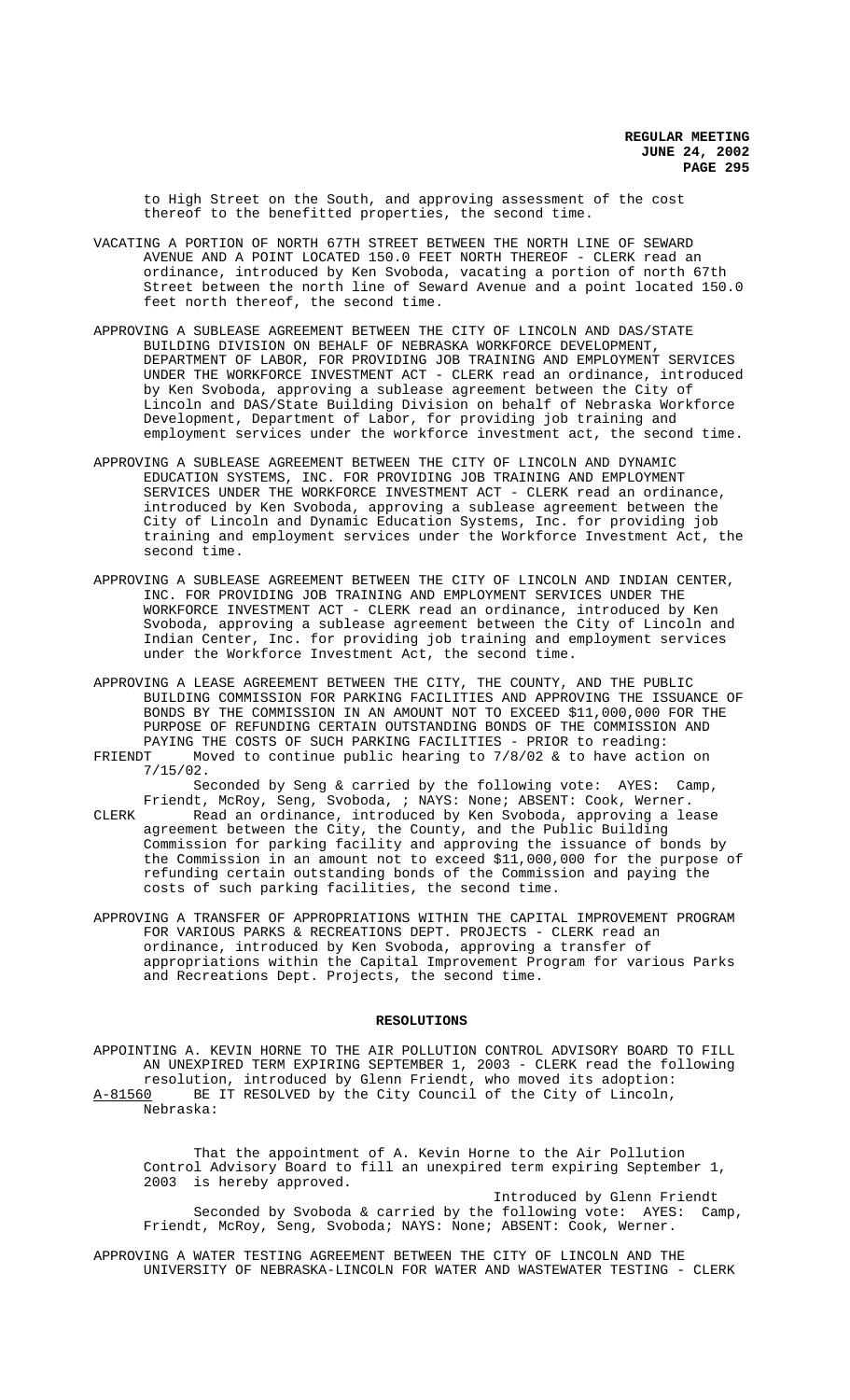read the following resolution, introduced by Glenn Friendt, who moved its adoption:

A-81561 A RESOLUTION authorizing a four-year contract between the City and the Board of Regents of the University of Nebraska-Lincoln for the provision of water and wastewater testing by the School of Biological Sciences.

#### RECITALS

## I.

University of Nebraska-Lincoln has been providing water and wastewater testing services for the city of Lincoln Water System and Wastewater System on a contractual basis for several years. II.

The City and the University are agreeable to entering into a contract for an additional four-year term for the continued provision of such water and wastewater testing for the City of Lincoln Water System and Wastewater System

NOW, THEREFORE, BE IT RESOLVED by the City Council of the City of Lincoln, Nebraska:

That the "Water Testing Agreement" between the City of Lincoln and the Board of Regents of the University of Nebraska, a copy of which is attached hereto, marked as Attachment "A", and made a part hereof by reference under which the University's School of Biological Sciences will perform laboratory tests on water and wastewater samples supplied by the city of Lincoln Water System and Wastewater System upon the terms and conditions as specified in said Agreement is hereby approved and the Mayor is authorized to execute the same on behalf of the City.

BE IT FURTHER RESOLVED that the City Clerk is directed to return a fully executed cop of said Agreement to Jerry Obrist, Chief Engineer of the Lincoln Water System, for transmittal to the University of Nebraska. Introduce by Glenn Friendt

Seconded by Svoboda & carried by the following vote: AYES: Camp, Friendt, McRoy, Seng, Svoboda; NAYS: None; ABSENT: Cook, Werner.

- SETTING THE HEARING DATE OF MONDAY, JULY 8, 2002 AT 1:30 P.M. FOR ELAINE KODAD DBA KELLI'S PUB FOR AN ADDITION OF APPROX. 26' X 13' TO THE NORTH OF PREMISES OF ADJACENT BUILDING KNOWN AS 1318 N 66<sup>TH</sup> ST. - CLERK read the following resolution, introduced by Glenn Friendt, who moved its
- adoption:<br>A-81562 BE A-81562 BE IT RESOLVED by the City Council, of the City of Lincoln, that a hearing date is hereby fixed for Mon., July 8 2002, at 1:30 p.m. or as soon thereafter as possible in the City Council Chambers, County-City Building, 555 S. 10th St., Lincoln, NE, for the App. of Elaine Kodad dba "Kelli's Pub" for an addition to licensed premises consisting of an area approximately 26' x 13' to the north at adjacent building known as 1318 N.66th Street.

If the Police Dept. is unable to complete the investigation by said time, a new hearing date will be set.

Introduced by Glenn Friendt Seconded by Seng & carried by the following vote: AYES: Camp, Friendt, McRoy, Seng, Svoboda; NAYS: None; ABSENT: Cook, Werner.

SETTING THE HEARING DATE OF MONDAY, JULY 8, 2002 AT 1:30 P.M. FOR SINGH CORP. DBA SHER-E-PUNJAB FOR A CLASS "I" LIQUOR LICENSE LOCATED AT 1601 Q STREET - CLERK read the following resolution, introduced by Glenn Friendt, who moved its adoption:

A-81563 BE IT RESOLVED by the City Council, of the City of Lincoln, that a hearing date is hereby fixed for Mon., July 8, 2002, at 1:30 p.m. or as soon thereafter as possible in the City Council Chambers, County-City Building, 555 S. 10th Street., Lincoln, NE, for the App. of Singh

Corporation dba "Sher-E-Punjab" for a Class "I" Liquor License located at 1601 Q Street.

If the Police Dept. is unable to complete the investigation by said time, a new hearing date will be set.

Introduced by Glenn Friendt Seconded by Seng & carried by the following vote: AYES: Camp, Friendt, McRoy, Seng, Svoboda; NAYS: None; ABSENT: Cook, Werner.

SETTING HEARING DATE OF MONDAY, JULY 8, 2002 AT 1:30 P.M. FOR MAN. APP. OF RUSSELL K. PLUMMER FOR KMART CORP. DBA KMART LOCATED AT 3300 N. 27TH ST. - CLERK read the following resolution, introduced by Glenn Friendt, who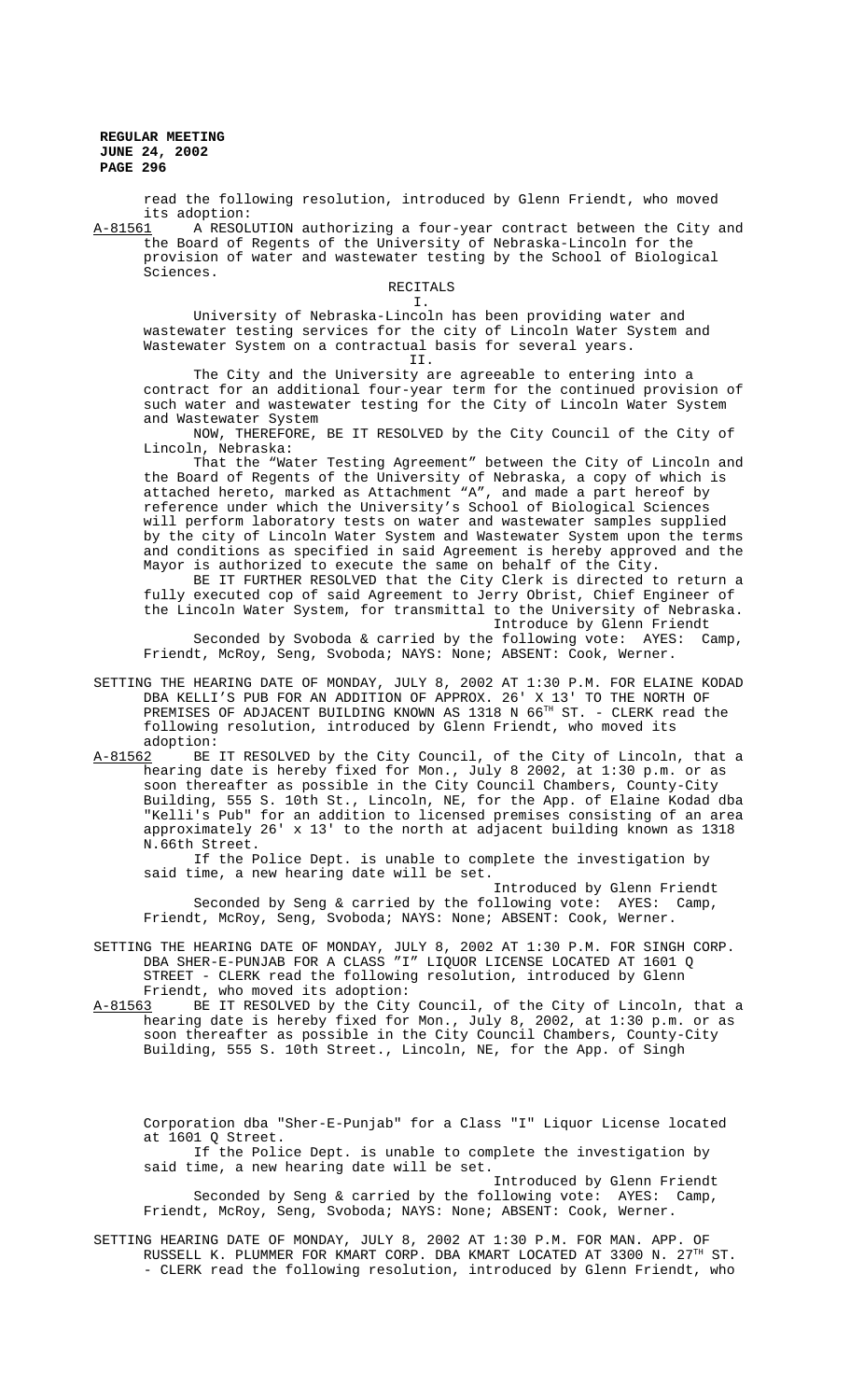moved its adoption:<br>A-81564 BE IT RESOLVE BE IT RESOLVED by the City Council, of the City of Lincoln, that a hearing date is hereby fixed for Mon., July 8, 2002, at 1:30 p.m. or as soon thereafter as possible in the City Council Chambers, County-City Building, 555 S. 10th St., Lincoln, NE, for the Man. App. of Russell K. Plummer located at 3300 N. 27th Street.

Introduced by Glenn Friendt Seconded by Seng & carried by the following vote: AYES: Camp, Friendt, McRoy, Seng, Svoboda; NAYS: None; ABSENT: Cook, Werner.

ACCEPTING AND APPROVING THE PRELIMINARY PLAT OF ASHLEY HEIGHTS 1ST ADDITION, INCLUDING EXCEPTIONS TO THE DESIGN STANDARDS TO PERMIT A 19.5' MAN-HOLE DEPTH, OFF-SITE STORM WATER DETENTION, AND N.W. 48TH STREET TO BE BUILT WITHOUT CURB AND GUTTER, ON PROPERTY GENERALLY LOCATED SOUTH OF WEST ADAMS STREET AND EAST OF N.W. 48TH STREET.(IN CONNECTION W/02-79, 02-80) (6/17/02 - ACTION DELAYED 1 WEEK TO 6/24/02) - CLERK read the following resolution, introduced by Ken Svoboda, who moved its adoption: A-81566 WHEREAS, **M & S Construction** has submitted the preliminary plat of

**ASHLEY HEIGHTS 1ST ADDITION** for acceptance and approval; and WHEREAS, the Lincoln City - Lancaster County Planning Commission has reviewed said preliminary plat and made recommendations as contained in the letter dated May 2, 2002, which is attached hereto as Exhibit

"A". NOW, THEREFORE, BE IT RESOLVED by the City Council of the City of Lincoln, Nebraska:

That the preliminary plat of **ASHLEY HEIGHTS 1ST ADDITION**, located south of West Adams Street and east of N.W. 48th Street as submitted by **M & S Construction** is hereby accepted and approved, subject to the terms and conditions set forth in Exhibit "A", which is attached hereto and made a part of this resolution as though fully set forth verbatim.

BE IT FURTHER RESOLVED that the City Council finds that the tract to be subdivided is surrounded by such development or unusual conditions that strict application of the subdivision requirements would result in actual difficulties or substantial hardship and the following modifications to the subdivision requirements are therefore approved:

1. Sanitary Sewer Design Standards restricting sanitary sewer man-hole depth are waived to allow a 19.5 foot man-hole depth.

2. The requirement of § 26.23.105 of the Lincoln Municipal Code for on-site storm water detention is waived.

3. The requirement of § 26.27.020 of the Lincoln Municipal Code that streets within the subdivision be paved with curb and gutters is hereby waived in N.W. 48th Street.

Introduced by Ken Svoboda Seconded by Seng & carried by the following vote: AYES: Camp, Friendt, McRoy, Seng, Svoboda; NAYS: None; ABSENT: Cook, Werner.

ACCEPTING THE REPORT OF NEW AND PENDING CLAIMS AGAINST THE CITY AND

APPROVING DISPOSITION OF CLAIMS SET FORTH THEREIN FOR THE PERIOD OF MAY  $16 - 31$ ,  $2002$ .  $(6/17/02 -$  ACTION ON CLAIM OF HEIDI BURKLUND DELAYED 1  $(6/17/02$  - ACTION ON CLAIM OF HEIDI BURKLUND DELAYED 1 WEEK TO  $6/24/02$ ) - PRIOR to reading:

MCROY Moved to approve the Heidi Burklund claim.

CLERK Read the following resolution, introduced by Glenn Friendt, who moved its adoption:<br>A-81567 BE IT RESOLVE

BE IT RESOLVED by the City Council of the City of Lincoln, Nebraska:

That the claims listed in the attached report, marked as Exhibit "A", dated June 3, 2002, of various new and pending tort claims filed against the City of Lincoln with the Office of the City Attorney or the Office of the City Clerk, as well as claims which have been disposed of,

are hereby received as required by Neb. Rev. Stat. § 13-905 (Reissue 1997). The dispositions of claims by the Office of the City Attorney, as shown by the attached report, are hereby approved:<br>BENTED ALLOWI **ALLOWED** 

Heidi J. Burklund \$ 1,441.80 The City Attorney is hereby directed to mail to the various claimants listed herein a copy of this resolution which shows the final disposition of their claim.

 Introduced by Glenn Friendt Seconded by Seng & carried by the following vote: AYES: Camp, McRoy, Seng, Svoboda; NAYS: Friendt; ABSENT: Cook, Werner.

TO HAVE ACTION AFTER ITEM NO. 35 UNDER "ORDINANCES -  $3^{RD}$  READING & RESOLUTIONS FOR ACTON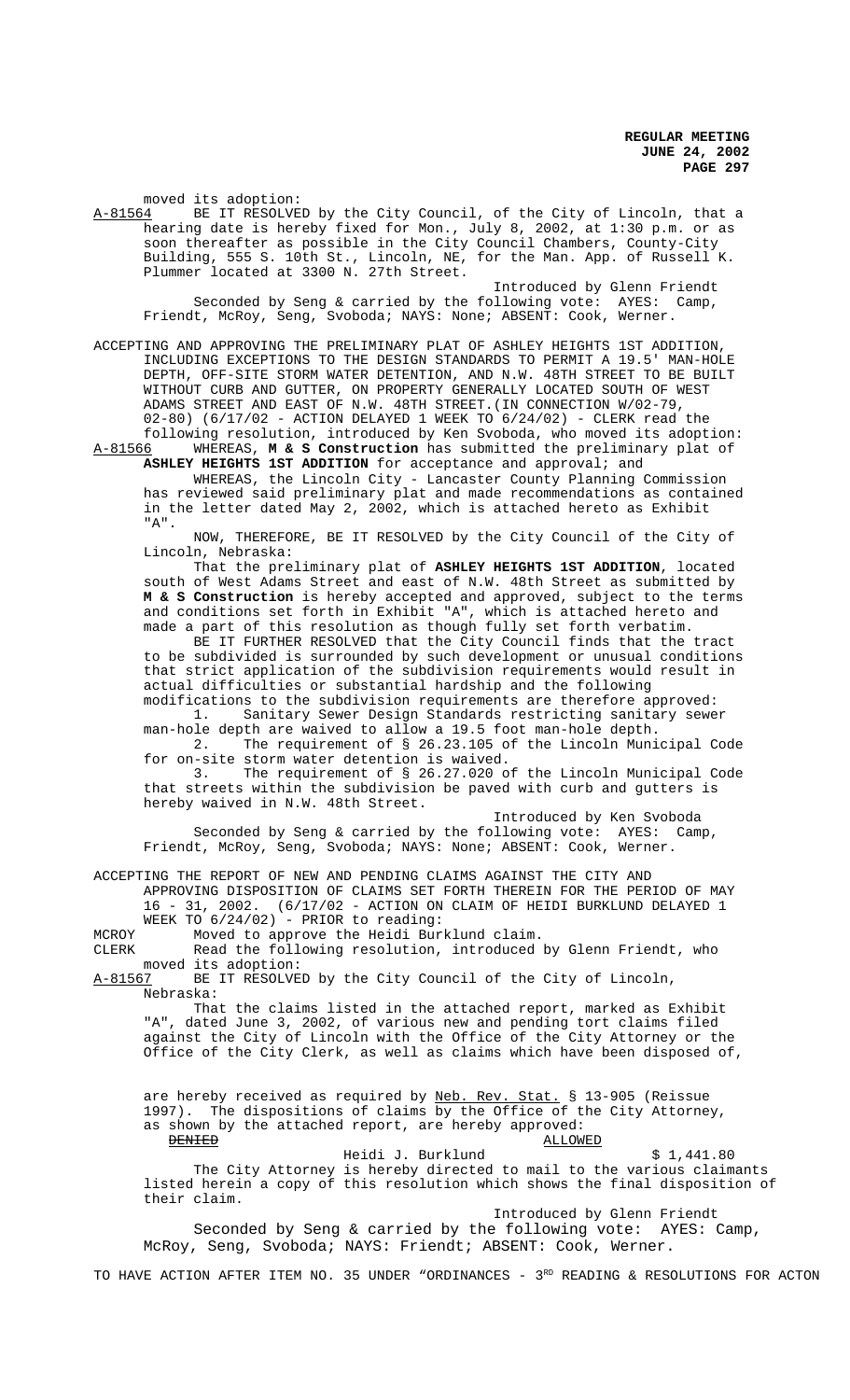ONLY" - APPLICATION OF DENIS M. VONTZ DBA "PIONEERS GOLF COURSE" FOR A SPECIAL DESIGNATED LIQUOR LICENSE FOR THE ENTIRE GOLF COURSE INCLUDING DRIVING RANGE & BOTH PARKING LOTS AT 3403 W. VAN DORN STREET ON JUNE 29, 2002, FROM 7:00 A.M. TO 8:00 P.M. - CLERK read the following resolution, introduced by Annette McRoy, who moved its adoption for approval:

Seconded by Seng & carried by the following vote: AYES: McRoy, Seng; NAYS: Camp, Friendt, Svoboda; ABSENT: Cook, Werner.

The resolution, having **LOST**, was assigned File **#38-4404A**, & was placed on file in the Office of the City Clerk.

### **PETITIONS & COMMUNICATIONS**

- PETITION TO VACATE PUBLIC WAY A PORTION OF NIGHTHAWK DRIVE WEST OF THE WEST LINE OF NW 6<sup>TH</sup> ST. SUBMITTED BY JAMES P. ABEL, NEBCO INC. - CLERK presented said petition which was referred to the Law Dept.
- PETITION TO VACATE PUBLIC WAY A PORTION OF THE UN-NAMED STREET LOCATED SOUTH OF PERKINS BOULEVARD FROM SOUTH 17<sup>TH</sup> ST. TO HARRISON AVE. SUBMITTED BY LYNN JOHNSON, PARKS & RECREATION DEPT. - CLERK presented said petition which was referred to the Law Dept.
- INFORMAL PETITION FOR ALLEY PAVING ON THE EAST SIDE OF BUILDING AT 5440 CLEVELAND AVE. SUBMITTED BY JOANN M. MILLER, SHERYL A. MAY, TONY JACKSON, LINDA BRALANDER, PAUL YOESEL, JAMI TASLER, JEFF RARDIN - CLERK presented said petition which was referred to the Pubic Works Dept.

THE FOLLOWING WERE REFERRED TO PLANNING DEPT.:

Change of Zone 3366 - App. of Directors of Planning, Public Works & Parks & Recreation Dept. to amend Title 27 of the LMC by adding new sections 27.82.010 thru 27.82.130.

Change of Zone 3368 - App. of Pioneer Woods LLC for a change from R-3 to O-3 for office/commercial use at South 70<sup>th</sup> & Pioneers Blvd.

Change of Zone 3369 - App. of Olsson Assoc. for Ridge Development Co. & Southview Inc. for a change from AG to R-4 at  $27<sup>th</sup>$  & Yankee Hill Road. Change of Zone HP 73 - App. of Delta Eta Sigma Nu for a local landmark

designation at625 N. 16<sup>th</sup> St.

Use Permit 144 - App. of Pioneer Woods LLC for office/commercial use at South 70<sup>th</sup> & Pioneers Blvd.

Special Permit 1978 - App. of Olsson Assoc. for Ridge Development Co. & Southview Inc. to form a multi- family  $C.U.P$  at  $27<sup>th</sup>$  St. & Yankee Hill Road. Special Permit 1808B - App. of Stephen Clymer of Olsson Assoc. to revise new urbanism area by an increase of 20 units/lots at Hwy 34 & NW 1st St.

- PETITION TO VACATE PUBLIC WAY AT SW 1ST STREET FROM THE SOUTH LINE OF WEST J STREET TO THE SOUTH LINE OF LOT "F" BENEDICTS SUBDIVISION SUBMITTED BY MERLYN D. BICE - CLERK presented said petition which was referred to the Law Dept.
- APP OF ST. JOHN'S CATHOLIC CHURCH, 7601 VINE STREET, TO CONDUCT A LOTTERY WITHIN THE CITY OF LINCOLN. (NEED MOTION TO SET HEARING DATE OF JULY 1, 2002 AT 1:30 P.M.) - CLERK requested a motion to set a hearing date of July 1, 2002 at 1:30 p.m..

SENG So moved. Seconded by Svoboda & carried by the following vote: AYES: Camp, Friendt, McRoy, Seng, Svoboda; NAYS: None; ABSENT: Cook & Werner.

## **REPORTS OF CITY OFFICERS**

CLERK'S LETTER & MAYOR'S APPROVAL OF ORDINANCES AND RESOLUTIONS PASSED AT THE COUNCIL MEETING OF JUNE 17, 2002. RESOLUTION NUMBER A-81520 HAS BEEN VETOED. - CLERK presented said report which was placed on file in the Office of the City Clerk.

INVESTMENT OF FUNDS FOR JUNE 10 THROUGH JUNE 14, 2002 - CLERK read the following resolution, introduced by Glenn Friendt, who moved its adoption:

A-81565 BE IT HEREBY RESOLVED BY THE CITY COUNCIL of the City of Lincoln, Nebraska:

That the attachments be confirmed and approved, and the City Treasurer is hereby directed to hold said investments until maturity unless otherwise directed by the City Council. (Investments for June 10 - June 14, 2002) Introduced by Glenn Friendt

Seconded by Svoboda & carried by the following vote: AYES: Camp,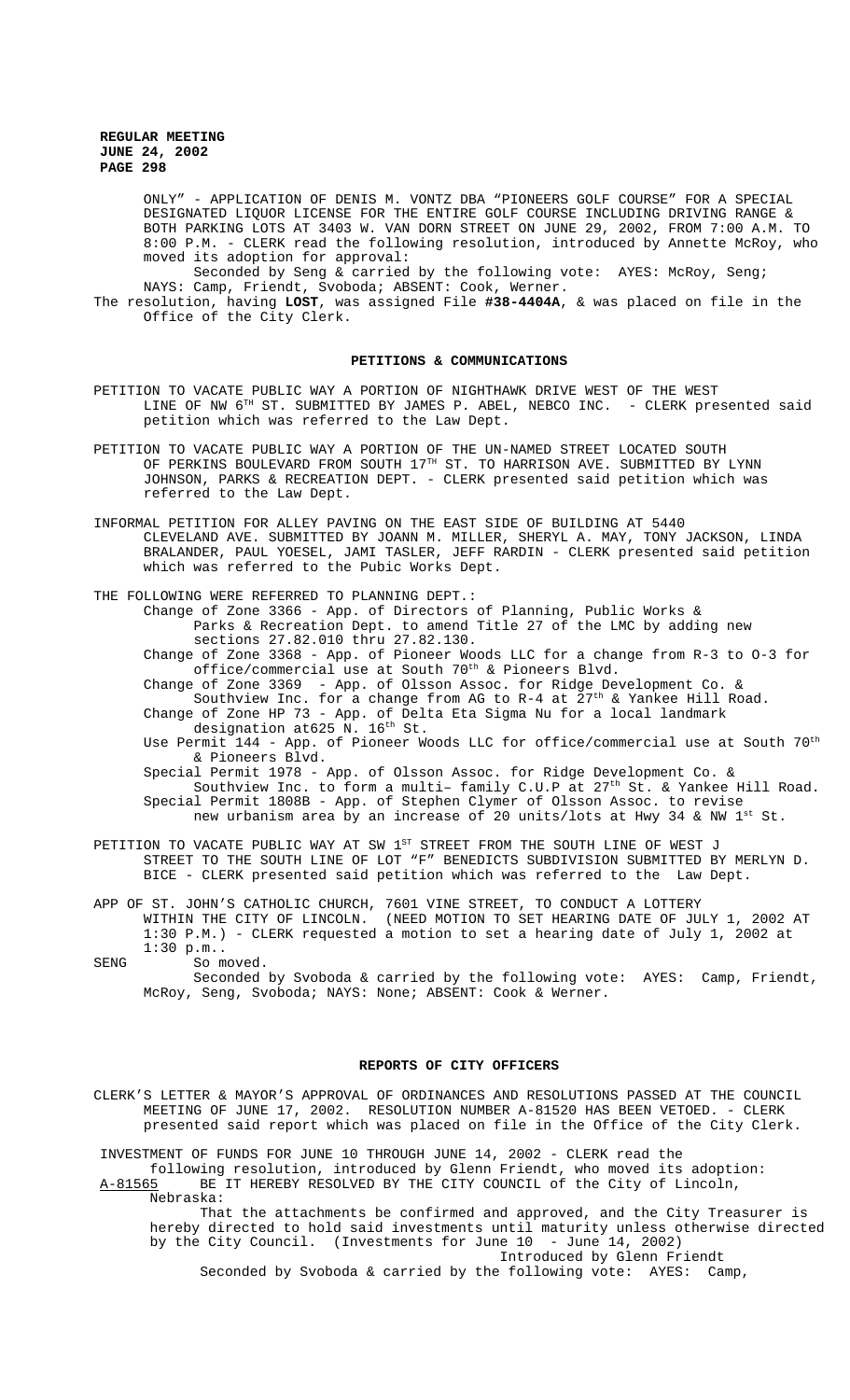Friendt, McRoy, Seng, Svoboda; NAYS: None; ABSENT: Cook, Werner.

- REPORT FROM CITY TREASURER OF TELECOMMUNICATION OCC. TAX FOR THE MONTH OF APRIL, 2002: CELLULAR ONE; MAY, 2002: D & D COMM., OPERATOR COMM., NEXTEL PARTNERS, TOUCH AMERICA, ONSTAR CORP., WORKING ASSETS, GLOBAL CROSSING, QUEST, ACN COMM., BROADWING, AT&T, TELCO DEV. GROUP, PRIMUS, TRACFONE WIRELESS, RSL COM USA, INC., COMDATA, GLYPHICS, TRI-M, NOSVA, GTC, EXCEL, GLOBALCOM, ATT WIRELESS PCS, LIGHTYEAR, TELIGENT, USA PAGING, NOS, AFFINITY NETWORK, WESTERN UNION COMM. CLERK presented said report which was placed on file in the Office of the City Clerk.
- REPORT FROM CITY TREASURER OF FRANCHISE TAX FOR THE MONTH OF MAY, 2002 FROM AQUILA CLERK presented said report which was placed on file in the Office of the City Clerk.
- REPORT FROM CITY TREASURER OF CITY CASH ON HAND AT THE CLOSE OF BUSINESS MAY 31, 2002 -CLERK presented said report which was placed on file in the Office of the City Clerk.

#### **ORDINANCES - 1ST READING**

- REPEALING ORDINANCE 16807 WHICH CREATED ALLEY PAVING DISTRICT #351 IN THE NORTH/SOUTH ALLEY, 28TH TO 29TH ST., N ST. NORTH TO THE NORTH PROPERTY LINE OF LOT 7 AND LOT 10, BLOCK 6, EAST LINCOLN, FOR LACK OF A MAJORITY PETITION - CLERK read an ordinance, introduced by Glenn Friendt, repealing Ordinance No. 16807 which created Alley Paving District No. 351, which alley paving district included the north/south alley, 28th to 29th Streets, N Street north to the north line of Lot 7 and Lot 10, Block 6, East Lincoln Addition, describing the benefitted property and providing for the payment of the cost thereof, the first time.
- REPEALING ORDINANCE 16808 WHICH CREATED ALLEY PAVING DISTRICT #352 IN THE EAST/WEST ALLEY BETWEEN HAVELOCK AVE. AND PLATTE AVE., 64TH ST. TO 65TH ST., FOR LACK OF A MAJORITY PETITION - CLERK read an ordinance, introduced by Glenn Friendt, repealing Ordinance No. 16808 which created Alley Paving District No. 352, which alley paving district included the east/west alley between Havelock Ave. and Platte Ave., 64th Street to 65th Street, describing the benefitted property and providing for the payment of the cost thereof, the first time.
- REPEALING ORDINANCE 17060 WHICH CREATED ALLEY PAVING DISTRICT #353 IN THE EAST/WEST ALLEY BETWEEN HOLDREGE STREET AND STARR STREET, 34TH EAST APPROXIMATELY 250 FEET, FOR LACK OF A MAJORITY PETITION - CLERK read an ordinance, introduced by Glenn Friendt, repealing Ordinance No. 17060 which created Alley Paving District No. 353, which alley paving district included the east/west alley between Holdrege Street and Starr Street, 34th Street east approximately 250 feet, describing the benefitted property and providing for the payment of the cost thereof, the first time.
- REPEALING ORDINANCE 17183 WHICH CREATED ALLEY PAVING DISTRICT #354 IN THE EAST/WEST ALLEY BETWEEN HOLDREGE ST. AND STARR ST., 32ND TO 33RD STREETS, FOR LACK OF A MAJORITY PETITION - CLERK read an ordinance, introduced by Glenn Friendt, repealing Ordinance No. 17183 which created Alley Paving District No. 354, which alley paving district included the east/west alley between Holdrege Street and Starr Street, 32nd Street to 33rd Street, describing the benefitted property and providing for the payment of the cost thereof, the first time.
- REPEALING ORDINANCE 17312 WHICH CREATED PAVING DISTRICT #2614 IN W. S STREET, N. CODDINGTON TO N.W. 20TH ST., WHICH WAS CONSTRUCTED UNDER EXECUTIVE ORDER 53178 - CLERK read an ordinance, introduced by Glenn Friendt, repealing Ordinance No. 17312 which created Paving District No. 2614, which paving district included West S Street, North Coddington to N.W. 20th Street, describing the benefitted property and providing for the payment of the cost thereof, the first time.
- REPEALING ORDINANCE 17772 WHICH CREATED PAVING DISTRICT #2619 IN GLADSTONE ST., 35TH TO 36TH STS. AND 36TH ST. FROM GLADSTONE TO HARTLEY STREET, FOR LACK OF A MAJORITY PETITION - CLERK read an ordinance, introduced by Glenn Friendt, repealing Ordinance No. 17772 which created Paving District No. 2619, which paving district included Gladstone Street, 35th to 36th Streets and 36th Street, Gladstone to Hartley Street, describing the benefitted property and providing for the payment of the cost thereof, the first time.
- REPEALING ORDINANCE 17133 WHICH CREATED PAVING DISTRICT #2607 IN W. CHESAPEAKE CIR. FROM N.W. 57TH ST., WEST APPROXIMATELY 162 FEET, FOR LACK OF A MAJORITY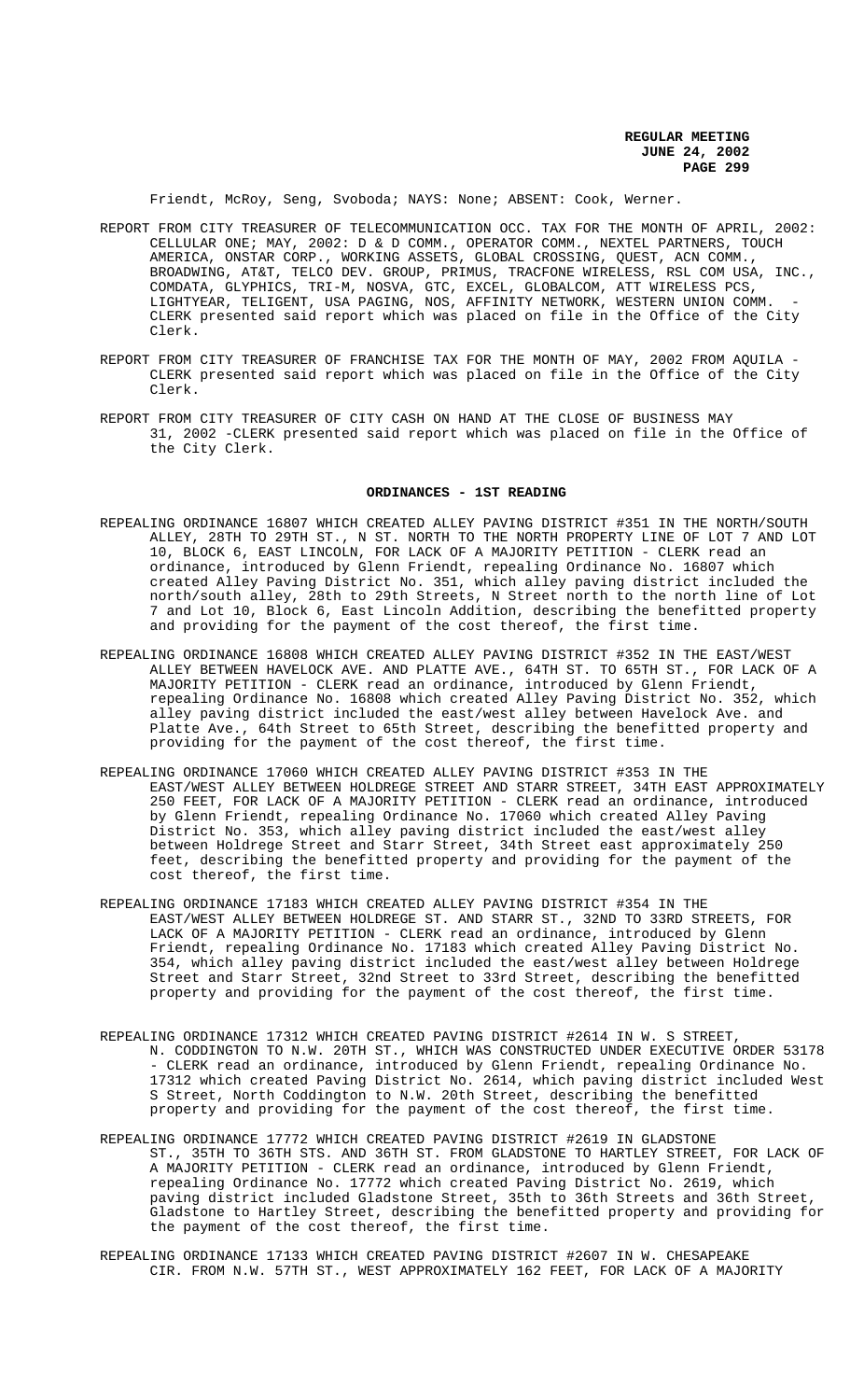PETITION - CLERK read an ordinance, introduced by Glenn Friendt, repealing Ordinance No. 17133 which created Paving District No. 2607, which paving district included West Chesapeake Circle from N.W. 57th Street, west approximately 162 feet, describing the benefitted property and providing for the payment of the cost thereof, the first time.

- REPEALING ORDINANCE 17925 WHICH CREATED RE-PAVING DISTRICT #152 IN SAUNDERS AVE., SPRINGFIELD DR. TO 12TH ST., FOR LACK OF A MAJORITY PETITION - CLERK read an ordinance, introduced by Glenn Friendt, repealing Ordinance No. 17925 which created Re-paving District No. 152, which re-paving district included Saunders Avenue, Springfield Drive to 12th Street, describing the benefitted property and providing for the payment of the cost thereof, the first time.
- REPEALING ORDINANCE 16753 WHICH CREATED ORNAMENTAL LIGHTING DISTRICT #281 IN GREEN PRAIRIE HEIGHTS, GREEN PRAIRIE 3RD ADDITION, FOR LACK OF A MAJORITY PETITION - CLERK read an ordinance, introduced by Glenn Friendt, repealing Ordinance No. 16753 which created Ornamental Lighting District No. 281, which ornamental lighting district included Green Prairie Heights and Green Prairie heights 3rd Addition, describing the benefitted property and providing for the payment of the cost thereof, the first time.
- AMENDING THE CORPORATE LIMITS OF THE CITY BY ANNEXING APPROXIMATELY 78.153 ACRES OF PROPERTY GENERALLY LOCATED AT S. 56TH STREET AND UNION HILL ROAD. (IN CONNECTION W/02-101, 02-102, 02R-140, 02R-141, 02R-142, 02R-143) - CLERK read an ordinance, introduced by Glenn Friendt, amending Section 10 of Ordinance No. 17963, passed February 25, 2002, prescribing and defining the corporate limits of the City of Lincoln, Nebraska; and repealing Section 10 of Ordinance No. 8730 passed May 17, 1965, as last amended by Section 1 of Ordinance No. 17963, passed February 25, 2002, as hitherto existing, the first time.
- CHANGE OF ZONE 3338 APPLICATION OF THOMPSON CREEK L.L.C. FOR A CHANGE OF ZONE FROM AG AGRICULTURAL TO R-3 RESIDENTIAL ON PROPERTY GENERALLY LOCATED EAST OF S. 56TH STREET AND UNION HILL ROAD. (IN CONNECTION W/02-100, 02-102, 02R-140, 02R-141, 02R-142, 02R-143) - CLERK read an ordinance, introduced by Glenn Friendt, amending the Lincoln Zoning District Maps attached to and made a part of Title 27 of the Lincoln Municipal Code, as provided by Section 27.05.020 of the Lincoln Municipal Code, by changing the boundaries of the districts established and shown thereon, the first time.
- CHANGE OF ZONE 3339 APPLICATION OF THOMPSON CREEK L.L.C. FOR A CHANGE OF ZONE FROM AG AGRICULTURAL TO O-3 OFFICE PARK ON PROPERTY GENERALLY LOCATED EAST OF S. 56TH STREET AND UNION HILL ROAD. (IN CONNECTION W/02-100, 02-101, 02R-140, 02R-141, 02R-142, 02R-143) - CLERK read an ordinance, introduced by Glenn Friendt, amending the Lincoln Zoning District Maps attached to and made a part of Title 27 of the Lincoln Municipal Code, as provided by Section 27.05.020 of the Lincoln Municipal Code, by changing the boundaries of the districts established and shown thereon, the first time.

### **ORDINANCES - 3RD READING**

CHANGE OF ZONE 3365 - APPLICATION OF WHITEHEAD OIL COMPANY FOR A CHANGE OF ZONE FROM H-1 INTERSTATE COMMERCIAL DISTRICT TO H-3 HIGHWAY COMMERCIAL DISTRICT ON PROPERTY GENERALLY LOCATED AT THE SOUTHEAST CORNER OF N. 27TH STREET AND WHITEHEAD DRIVE - CLERK read an ordinance, introduced by Coleen Seng, an ordinance amending the Lincoln Zoning District Maps attached to and made a part of Title 27 of the Lincoln Municipal Code, as provided by Section 27.05.020 of the Lincoln Municipal Code, by changing the boundaries of the districts established and shown thereon, the third time.

SENG Moved to pass the ordinance as read.

Seconded by Svoboda & carried by the following vote: AYES: Camp, Friendt, McRoy, Seng, Svoboda; NAYS: None; ABSENT: Cook, Werner.

The ordinance, being numbered **#18013**, is recorded in Ordinance Book 25, Page

- AMENDING THE CORPORATE LIMITS OF THE CITY BY ANNEXING APPROXIMATELY 18.18 ACRES OF PROPERTY GENERALLY LOCATED SOUTH OF WEST ADAMS STREET AND EAST OF N.W. 48TH STREET. **(IN CONNECTION W/02-80, 02R-129)** - CLERK read an ordinance, introduced by Coleen Seng, amending Section 2 of Ordinance No. 8730 passed May 17, 1965, as last amended by Section 1 of Ordinance No. 17932 passed November 19, 2001, prescribing and defining the corporate limits of the City of Lincoln and repealing said Section 2 of Ordinance No. 8730 passed May 17, 1965, as last amended by Section 1 of Ordinance No. 17932 passed November 19, 2001, as hitherto existing, the third time.
- SENG Moved to pass the ordinance as read.